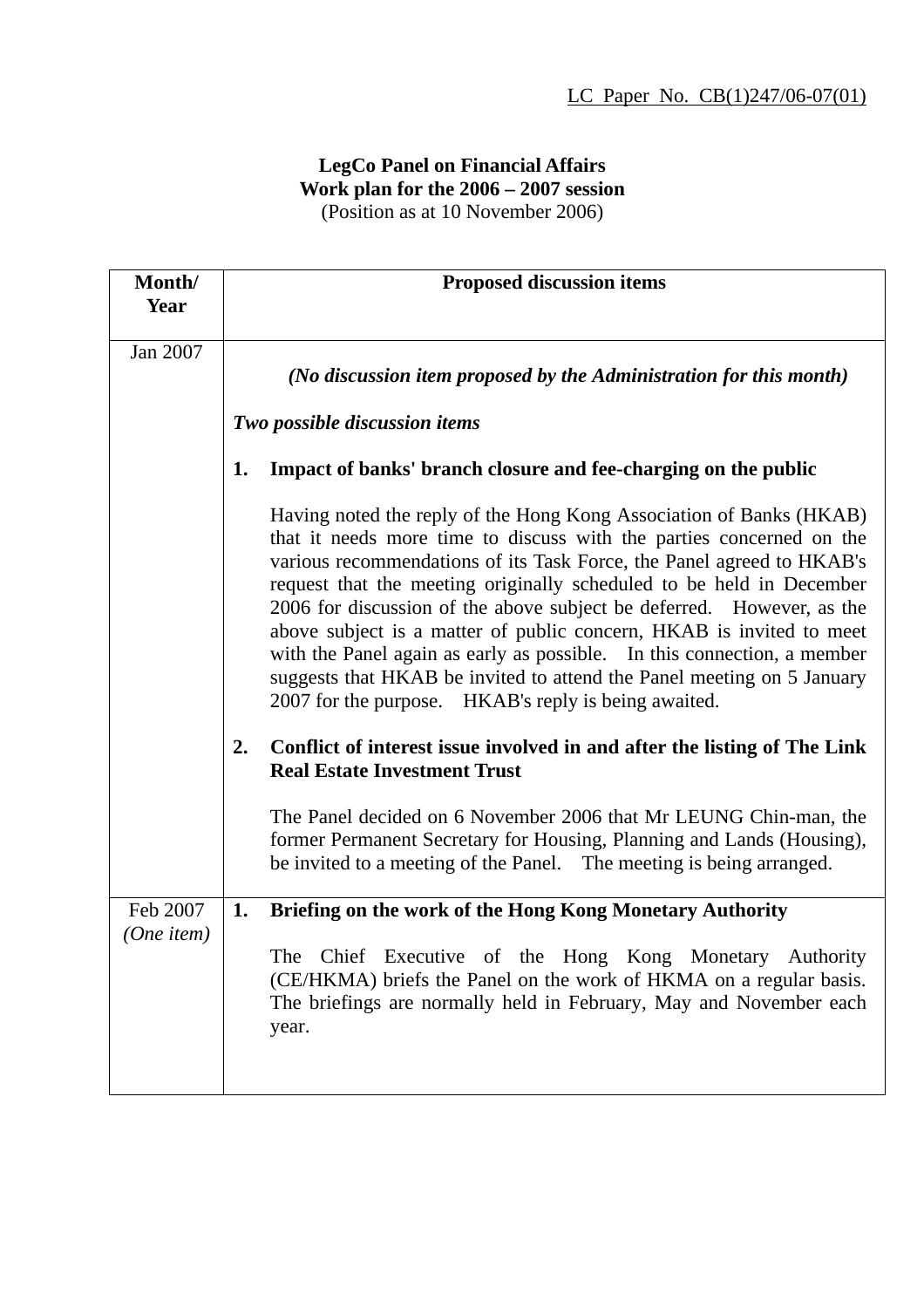| Month/<br>Year           | <b>Proposed discussion items</b>                                                                                                                                                                                                                                                                                                                                                                                                                                                                                                                                                                                                                                                                                                                                                                                                                                                                                                                                                                                                                                                                                                                                                                                                                                                                                    |
|--------------------------|---------------------------------------------------------------------------------------------------------------------------------------------------------------------------------------------------------------------------------------------------------------------------------------------------------------------------------------------------------------------------------------------------------------------------------------------------------------------------------------------------------------------------------------------------------------------------------------------------------------------------------------------------------------------------------------------------------------------------------------------------------------------------------------------------------------------------------------------------------------------------------------------------------------------------------------------------------------------------------------------------------------------------------------------------------------------------------------------------------------------------------------------------------------------------------------------------------------------------------------------------------------------------------------------------------------------|
|                          |                                                                                                                                                                                                                                                                                                                                                                                                                                                                                                                                                                                                                                                                                                                                                                                                                                                                                                                                                                                                                                                                                                                                                                                                                                                                                                                     |
| March 2007<br>(One item) | Budget of the Securities and Futures Commission for the financial<br>1.<br>year 2007-08<br>It is the normal practice for the Securities and Futures Commission to<br>brief the Panel on the main features of its annual budget in March each<br>year.                                                                                                                                                                                                                                                                                                                                                                                                                                                                                                                                                                                                                                                                                                                                                                                                                                                                                                                                                                                                                                                               |
| April 2007<br>(One item) | Progress update on the Companies Ordinance rewrite exercise<br>1.                                                                                                                                                                                                                                                                                                                                                                                                                                                                                                                                                                                                                                                                                                                                                                                                                                                                                                                                                                                                                                                                                                                                                                                                                                                   |
|                          | The Administration proposes to update the Panel on the progress of<br>the Companies Ordinance (CO) rewrite exercise.                                                                                                                                                                                                                                                                                                                                                                                                                                                                                                                                                                                                                                                                                                                                                                                                                                                                                                                                                                                                                                                                                                                                                                                                |
|                          | <b>Background information</b><br>The Panel was briefed on 7 November 2005 on the Administration's<br>proposal to rewrite the CO and the staffing requirements for the<br>exercise. Approval was then given by the Finance Committee on<br>13 January 2006 for creation of 13 posts (including three directorate<br>and four non-directorate posts in the Companies Bill Team (CBT)) for<br>the rewrite exercise.<br>At the special Panel meeting held on 16 October 2006, a member<br>expressed concern about the work plan and progress of the rewrite<br>The Administration indicated in its written response (LC<br>exercise.<br>Paper No. $CB(1)228/06-07(02)$ that:<br>the Administration plans to publish a White Bill in mid-2009 to<br>(a)<br>consult the public about the various proposals to reform the<br>CO before introducing the Companies Bill into LegCo by the<br>third quarter of 2010. In the meantime, the CBT will roll out<br>several topical public consultations to gauge views from the<br>public on the reforms of certain complex areas of the CO.<br>The first such consultation on accounting and auditing<br>provisions will be launched in the first quarter of 2007; and<br>the Administration would report progress of the rewrite<br>(b)<br>exercise to the Panel in due course. |
|                          |                                                                                                                                                                                                                                                                                                                                                                                                                                                                                                                                                                                                                                                                                                                                                                                                                                                                                                                                                                                                                                                                                                                                                                                                                                                                                                                     |